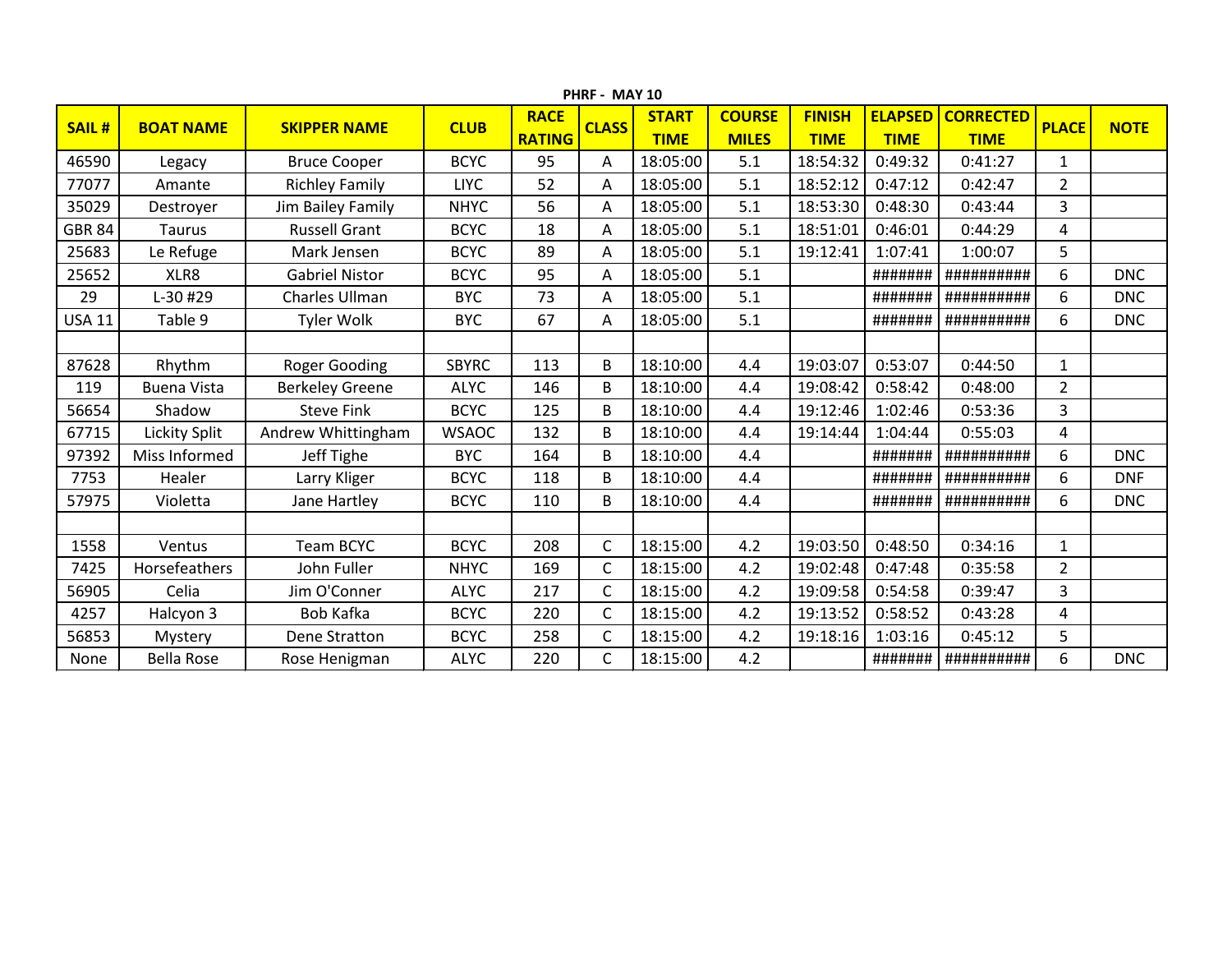| SAIL#          | <b>BOAT NAME</b>    | <b>SKIPPER</b>          | <b>CLUB</b> | <b>CLASS</b><br><b>CREW</b> |   |               |                | Race 1 Race 2 Race 3 |   | <b>TOTAL PLACE NOTE</b> |            |
|----------------|---------------------|-------------------------|-------------|-----------------------------|---|---------------|----------------|----------------------|---|-------------------------|------------|
| 307            | Shana's Secret      | Phillip Thompson        | <b>BCYC</b> | Marl Conzelman              | Α |               | 1              |                      | 2 | 1                       |            |
| 168            | Summer Dream        | <b>Tucker Cheadle</b>   | <b>BYC</b>  | <b>Steve Schupak</b>        | A | 2             | 2              |                      | 4 | $\overline{2}$          |            |
| 80             | Jubilee             | <b>Bob Yates</b>        | NHYC        | Patrick Kinkaid             | A | 3             | 3              |                      | 6 | 3                       | <b>DNC</b> |
| 108            | Only Child          | Len Bose                | <b>BCYC</b> | Jennifer Bose               | A | 3             | 3              |                      | 6 | 3                       | <b>DNC</b> |
|                |                     |                         |             |                             |   |               |                |                      |   |                         |            |
| 207            | <b>Scott Barnes</b> | <b>Scott Barnes</b>     | <b>ALYC</b> |                             | B | 2             | 1              |                      | 3 | $\mathbf{1}$            |            |
| 74             | Whatever            | <b>Matthew Hurliman</b> | <b>SBYC</b> | Tom Fischbacher             | B |               | $\mathfrak z$  |                      | 3 | $\mathcal{P}$           |            |
| 93             | Mili'apa            | Ross Watanabe           | UCISA       | <b>Hollie Sutherland</b>    | B | 3             | 3              |                      | 6 | 3                       | <b>DNC</b> |
| 201            | Spirit              | Debra Haynes            | <b>BCYC</b> | Peter Haynes                | B | 3             | 3              |                      | 6 | 3                       | <b>DNC</b> |
|                |                     |                         |             |                             |   |               |                |                      |   |                         |            |
| 155            | Shazam              | Steve Alfano            | <b>ALYC</b> | George Shinrock             | C |               | 1              |                      | 2 | $\mathbf{1}$            |            |
| $\overline{2}$ | Dragon Lady         | Kathy Sangster          | <b>LIYC</b> | Ed Kimball                  | C | $\mathcal{P}$ | $\overline{2}$ |                      | 4 | 2                       | <b>DNC</b> |
| 78             | Rascal II           | Mary Bacon              | <b>BCYC</b> |                             | С |               | 2              |                      | 4 | 2                       | <b>DNC</b> |

**Harbor 20 - May 10**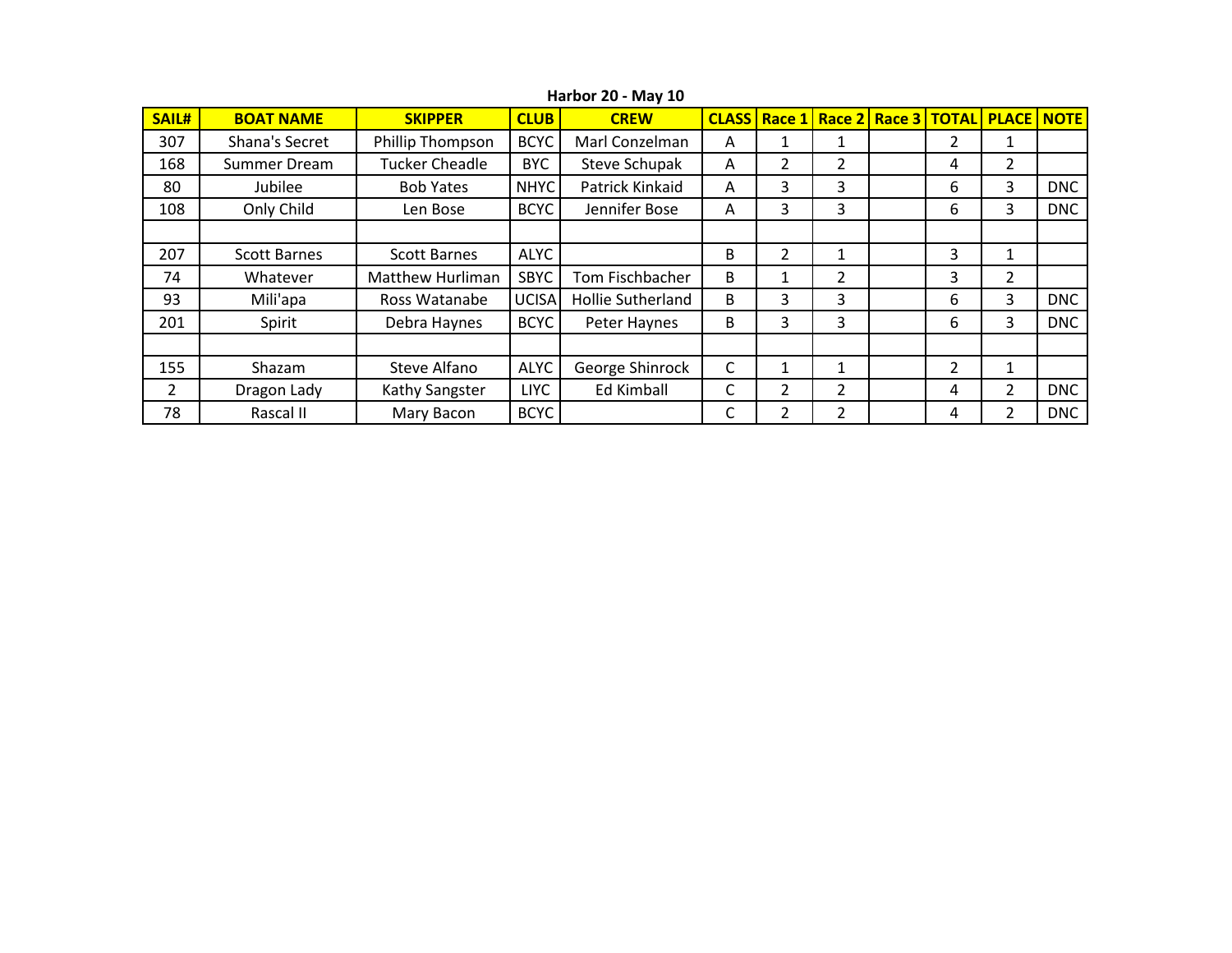|               | PHRF - MAY 17        |                        |              |               |              |              |                |               |                |                  |                |             |  |  |
|---------------|----------------------|------------------------|--------------|---------------|--------------|--------------|----------------|---------------|----------------|------------------|----------------|-------------|--|--|
| <b>SAIL#</b>  | <b>BOAT NAME</b>     | <b>SKIPPER NAME</b>    | <b>CLUB</b>  | <b>RACE</b>   | <b>CLASS</b> | <b>START</b> | <b>COURSE</b>  | <b>FINISH</b> | <b>ELAPSED</b> | <b>CORRECTED</b> | <b>PLACE</b>   | <b>NOTE</b> |  |  |
|               |                      |                        |              | <b>RATING</b> |              | <b>TIME</b>  | <b>MILES</b>   | <b>TIME</b>   | <b>TIME</b>    | <b>TIME</b>      |                |             |  |  |
| 35029         | Destroyer            | Jim Bailey Family      | <b>NHYC</b>  | 56            | A            | 18:05:00     | 3.4            | 18:38:13      | 0:33:13        | 0:30:03          | 1              |             |  |  |
| 46590         | Legacy               | <b>Bruce Cooper</b>    | <b>BCYC</b>  | 95            | Α            | 18:05:00     | 3.4            | 18:41:52      | 0:36:52        | 0:31:29          | $\overline{2}$ |             |  |  |
| <b>USA 11</b> | Table 9              | <b>Tyler Wolk</b>      | <b>BYC</b>   | 67            | Α            | 18:05:00     | 3.4            | 18:40:55      | 0:35:55        | 0:32:07          | 3              |             |  |  |
| <b>GBR 84</b> | Taurus               | <b>Russell Grant</b>   | <b>BCYC</b>  | 18            | A            | 18:05:00     | 3.4            | 18:38:59      | 0:33:59        | 0:32:58          | 4              |             |  |  |
| 77077         | Amante               | <b>Richley Family</b>  | <b>LIYC</b>  | 52            | Α            | 18:05:00     | 3.4            | 18:40:56      | 0:35:56        | 0:32:59          | 5              |             |  |  |
| 25652         | XLR8                 | <b>Gabriel Nistor</b>  | <b>BCYC</b>  | 95            | A            | 18:05:00     | 3.4            | 18:43:44      | 0:38:44        | 0:33:21          | 6              |             |  |  |
| 25683         | Le Refuge            | Mark Jensen            | <b>BCYC</b>  | 89            | A            | 18:05:00     | 3.4            |               | #######        | ##########       | 8              | <b>DNF</b>  |  |  |
| 29            | L-30 #29             | Charles Ullman         | <b>BYC</b>   | 73            | Α            | 18:05:00     | 3.4            |               | #######        | ##########       | 8              | <b>DNC</b>  |  |  |
|               |                      |                        |              |               |              |              |                |               |                |                  |                |             |  |  |
| 87628         | Rhythm               | Roger Gooding          | <b>SBYRC</b> | 113           | B            | 18:10:00     | 2.6            | 18:40:51      | 0:30:51        | 0:25:57          | $\mathbf{1}$   |             |  |  |
| 57975         | Violetta             | Jane Hartley           | <b>BCYC</b>  | 110           | B            | 18:10:00     | 2.6            | 18:41:51      | 0:31:51        | 0:27:05          | $\overline{2}$ |             |  |  |
| 56654         | Shadow               | <b>Steve Fink</b>      | <b>BCYC</b>  | 125           | B            | 18:10:00     | 2.6            | 18:42:32      | 0:32:32        | 0:27:07          | 3              |             |  |  |
| 67715         | <b>Lickity Split</b> | Andrew Whittingham     | <b>WSAOC</b> | 132           | B            | 18:10:00     | 2.6            | 18:46:40      | 0:36:40        | 0:30:57          | 4              |             |  |  |
| 7753          | Healer               | Larry Kliger           | <b>BCYC</b>  | 118           | B            | 18:10:00     | 2.6            | 18:49:20      | 0:39:20        | 0:34:13          | 5              |             |  |  |
| 119           | <b>Buena Vista</b>   | <b>Berkeley Greene</b> | <b>ALYC</b>  | 146           | B            | 18:10:00     | 2.6            |               | #######        | ##########       | 6              | <b>DNC</b>  |  |  |
| 97392         | Miss Informed        | Jeff Tighe             | <b>BYC</b>   | 164           | B            | 18:10:00     | 2.6            |               | #######        | ##########       | 6              | <b>DNC</b>  |  |  |
|               |                      |                        |              |               |              |              |                |               |                |                  |                |             |  |  |
| 7425          | Horsefeathers        | John Fuller            | <b>NHYC</b>  | 169           | $\mathsf{C}$ | 18:15:00     | $\overline{2}$ | 18:41:32      | 0:26:32        | 0:20:54          | $\mathbf{1}$   |             |  |  |
| 56905         | Celia                | Jim O'Conner           | <b>ALYC</b>  | 217           | $\mathsf{C}$ | 18:15:00     | $\overline{2}$ | 18:45:52      | 0:30:52        | 0:23:38          | $\overline{2}$ |             |  |  |
| 4257          | Halcyon 3            | <b>Bob Kafka</b>       | <b>BCYC</b>  | 220           | $\mathsf{C}$ | 18:15:00     | $\overline{2}$ | 18:46:20      | 0:31:20        | 0:24:00          | 3              |             |  |  |
| 56853         | Mystery              | Dene Stratton          | <b>BCYC</b>  | 258           | C            | 18:15:00     | $\overline{2}$ | 18:49:50      | 0:34:50        | 0:26:14          | 4              |             |  |  |
| None          | <b>Bella Rose</b>    | Rose Henigman          | <b>ALYC</b>  | 220           | $\mathsf{C}$ | 18:15:00     | $\overline{2}$ | 18:53:29      | 0:38:29        | 0:31:09          | 5              |             |  |  |
| 1558          | Ventus               | <b>Team BCYC</b>       | <b>BCYC</b>  | 208           | $\mathsf{C}$ | 18:15:00     | $\overline{2}$ |               | #######        | ##########       | 6              | <b>DNC</b>  |  |  |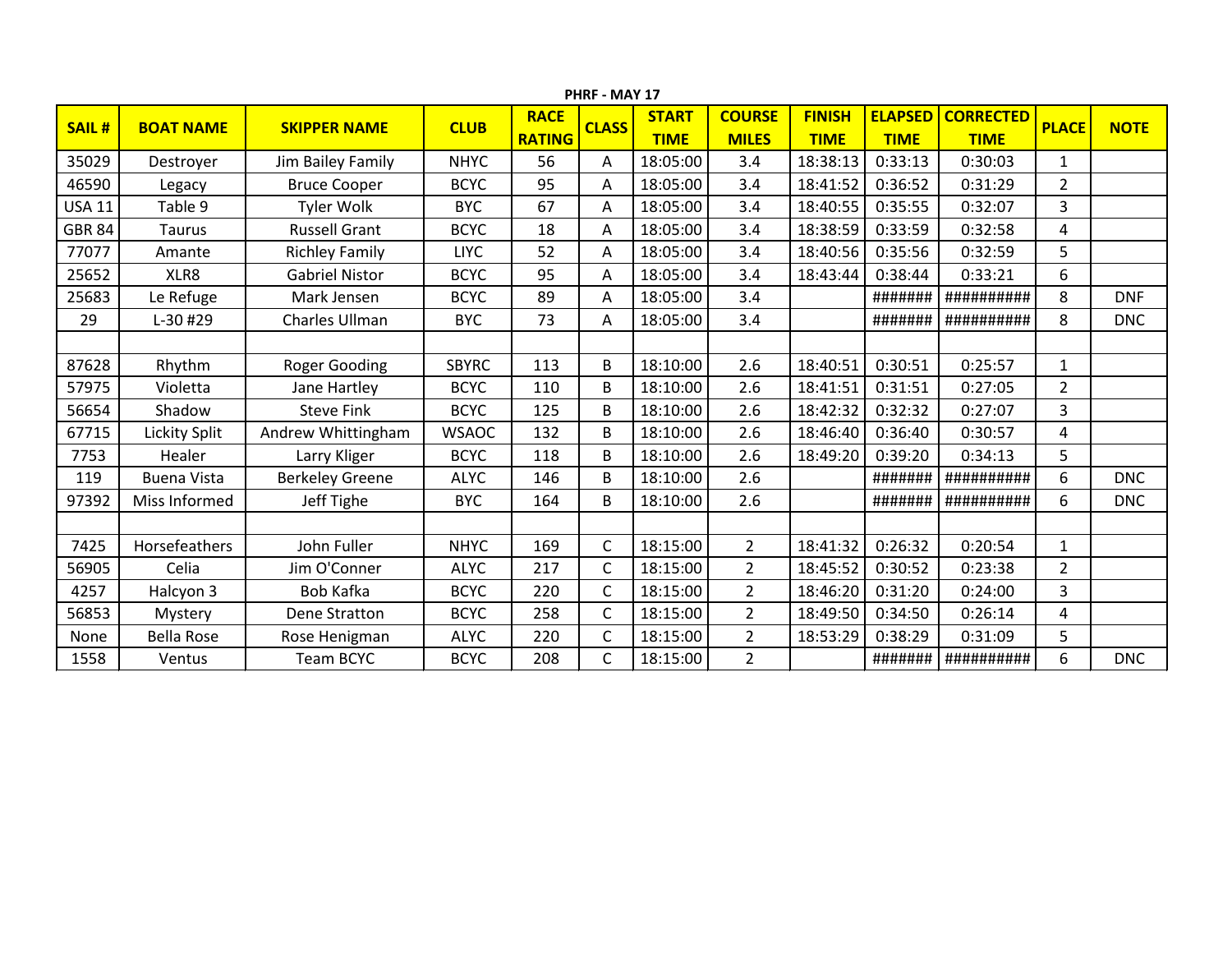| <b>SAIL#</b>   | <b>BOAT NAME</b>    | <b>SKIPPER</b>        | <b>CLUB</b>  | <b>CREW</b>       | <b>CLASS</b> | Race 1         |                | Race 2 Race 3 | <b>TOTAL</b>   | <b>PLACE NOTE</b> |            |
|----------------|---------------------|-----------------------|--------------|-------------------|--------------|----------------|----------------|---------------|----------------|-------------------|------------|
| 307            | Shana's Secret      | Phillip Thompson      | <b>BCYC</b>  | Marl Conzelman    | Α            | 3              |                |               | 4              |                   |            |
| 80             | Jubilee             | <b>Bob Yates</b>      | <b>NHYC</b>  | Patrick Kinkaid   | A            | $\mathbf{1}$   | 4              |               | 5              | $\overline{2}$    |            |
| 168            | Summer Dream        | <b>Tucker Cheadle</b> | <b>BYC</b>   | Steve Schupak     | Α            | $\overline{2}$ | 3              |               | 5              | 3                 |            |
| 108            | Only Child          | Len Bose              | <b>BCYC</b>  | Jennifer Bose     | A            | 4              | 2              |               | 6              | 4                 |            |
|                |                     |                       |              |                   |              |                |                |               |                |                   |            |
| 201            | Spirit              | Debra Haynes          | <b>BCYC</b>  | Peter Haynes      | B            | $\overline{2}$ | 1              |               | 3              | 1                 |            |
| 74             | Whatever            | Matthew Hurliman      | <b>SBYC</b>  | Tom Fischbacher   | B            | $\mathbf{1}$   | 2              |               | 3              | $\overline{2}$    |            |
| 93             | Mili'apa            | Ross Watanabe         | <b>UCISA</b> | Hollie Sutherland | B            | 3              | 3              |               | 6              | 3                 | <b>DNC</b> |
| 207            | <b>Scott Barnes</b> | <b>Scott Barnes</b>   | <b>ALYC</b>  |                   | B            | 3              | 3              |               | 6              | 3                 | <b>DNC</b> |
|                |                     |                       |              |                   |              |                |                |               |                |                   |            |
| $\overline{2}$ | Dragon Lady         | Kathy Sangster        | <b>LIYC</b>  | Ed Kimball        | C            | 1              | 1              |               | $\overline{2}$ | $\mathbf{1}$      |            |
| 30             | Kalani II           | Joyce Ibbetson        | <b>SYA</b>   | Mary Thornton     | C            | 2              | 2              |               | 4              |                   | <b>DNC</b> |
| 78             | Rascal II           | Mary Bacon            | <b>BCYC</b>  |                   | C            | $\overline{2}$ | $\overline{2}$ |               | 4              |                   | <b>DNC</b> |
| 155            | Shazam              | Steve Alfano          | <b>ALYC</b>  | George Shinrock   | C            | $\overline{2}$ | $\overline{2}$ |               | 4              |                   | <b>DNC</b> |
|                |                     |                       |              |                   |              |                |                |               |                |                   |            |

**Harbor 20 MAY 17**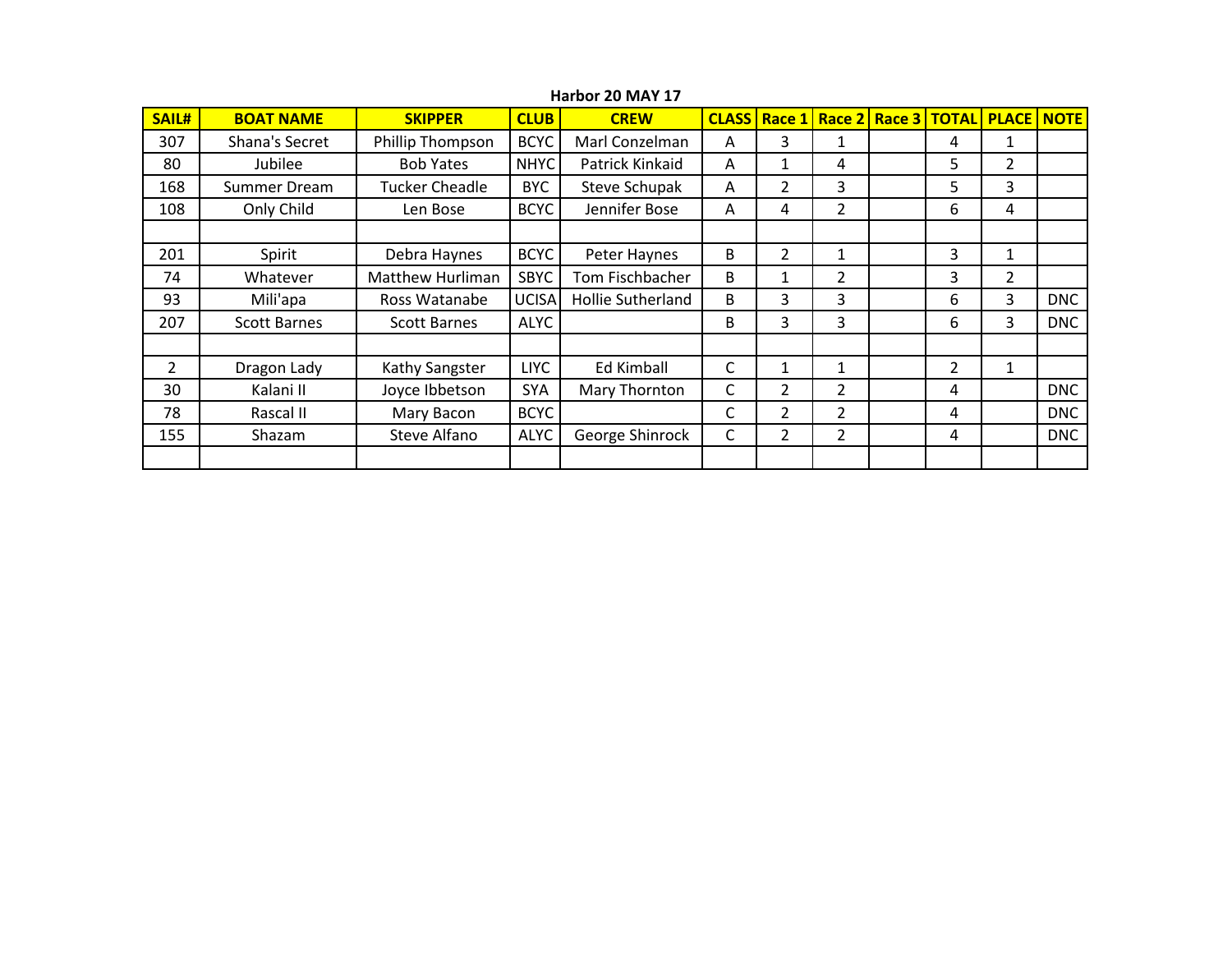|               | PHRF - MAY 24        |                        |              |               |              |              |               |               |                |                  |                |             |  |  |
|---------------|----------------------|------------------------|--------------|---------------|--------------|--------------|---------------|---------------|----------------|------------------|----------------|-------------|--|--|
| <b>SAIL#</b>  | <b>BOAT NAME</b>     | <b>SKIPPER NAME</b>    | <b>CLUB</b>  | <b>RACE</b>   | <b>CLASS</b> | <b>START</b> | <b>COURSE</b> | <b>FINISH</b> | <b>ELAPSED</b> | <b>CORRECTED</b> | <b>PLACE</b>   | <b>NOTE</b> |  |  |
|               |                      |                        |              | <b>RATING</b> |              | <b>TIME</b>  | <b>MILES</b>  | <b>TIME</b>   | <b>TIME</b>    | <b>TIME</b>      |                |             |  |  |
| 35029         | Destroyer            | Jim Bailey Family      | <b>NHYC</b>  | 56            | A            | 18:05:00     | 3.6           | 18:42:10      | 0:37:10        | 0:33:48          | $\mathbf{1}$   |             |  |  |
| 46590         | Legacy               | <b>Bruce Cooper</b>    | <b>BCYC</b>  | 95            | Α            | 18:05:00     | 3.6           | 18:47:28      | 0:42:28        | 0:36:46          | $\overline{2}$ |             |  |  |
| 25652         | XLR8                 | <b>Gabriel Nistor</b>  | <b>BCYC</b>  | 95            | A            | 18:05:00     | 3.6           | 18:48:00      | 0:43:00        | 0:37:18          | 3 <sup>2</sup> |             |  |  |
| 25683         | Le Refuge            | Mark Jensen            | <b>BCYC</b>  | 89            | A            | 18:05:00     | 3.6           | 18:59:27      | 0:54:27        | 0:49:07          | 4              |             |  |  |
| 29            | L-30 #29             | Charles Ullman         | <b>BYC</b>   | 73            | А            | 18:05:00     | 3.6           |               | #######        | ##########       | 5              | <b>DNC</b>  |  |  |
| <b>USA 11</b> | Table 9              | <b>Tyler Wolk</b>      | <b>BYC</b>   | 67            | A            | 18:05:00     | 3.6           |               | #######        | ##########       | 5              | <b>DNC</b>  |  |  |
| 77077         | Amante               | <b>Richley Family</b>  | <b>LIYC</b>  | 52            | Α            | 18:05:00     | 3.6           |               | #######        | ##########       | 5              | <b>DNC</b>  |  |  |
| <b>GBR 84</b> | <b>Taurus</b>        | <b>Russell Grant</b>   | <b>BCYC</b>  | 18            | A            | 18:05:00     | 3.6           |               | #######        | ##########       | 5              | <b>DNC</b>  |  |  |
|               |                      |                        |              |               |              |              |               |               |                |                  |                |             |  |  |
| 56654         | Shadow               | <b>Steve Fink</b>      | <b>BCYC</b>  | 125           | B            | 18:10:00     | 3.3           | 18:51:34      | 0:41:34        | 0:34:41          | $\mathbf{1}$   |             |  |  |
| 57975         | Violetta             | Jane Hartley           | <b>BCYC</b>  | 110           | B            | 18:10:00     | 3.3           | 18:54:53      | 0:44:53        | 0:38:50          | $\overline{2}$ |             |  |  |
| 87628         | Rhythm               | <b>Roger Gooding</b>   | <b>SBYRC</b> | 113           | B            | 18:10:00     | 3.3           | 18:56:23      | 0:46:23        | 0:40:10          | $\overline{3}$ |             |  |  |
| 7753          | Healer               | Larry Kliger           | <b>BCYC</b>  | 118           | B            | 18:10:00     | 3.3           | 18:58:33      | 0:48:33        | 0:42:04          | 4              |             |  |  |
| 119           | <b>Buena Vista</b>   | <b>Berkeley Greene</b> | <b>ALYC</b>  | 146           | B            | 18:10:00     | 3.3           | 19:01:03      | 0:51:03        | 0:43:01          | 5              |             |  |  |
| 97392         | Miss Informed        | Jeff Tighe             | <b>BYC</b>   | 164           | В            | 18:10:00     | 3.3           |               | #######        | ##########       | 6              | <b>DNC</b>  |  |  |
| 67715         | <b>Lickity Split</b> | Andrew Whittingham     | <b>WSAOC</b> | 132           | B            | 18:10:00     | 3.3           |               | #######        | ##########       | 6              | <b>DNC</b>  |  |  |
|               |                      |                        |              |               |              |              |               |               |                |                  |                |             |  |  |
| 7425          | Horsefeathers        | John Fuller            | <b>NHYC</b>  | 169           | $\mathsf{C}$ | 18:15:00     | 2.2           | 18:49:18      | 0:34:18        | 0:28:06          | $\mathbf{1}$   |             |  |  |
| 1558          | Ventus               | <b>Team BCYC</b>       | <b>BCYC</b>  | 208           | $\mathsf{C}$ | 18:15:00     | 2.2           | 18:51:33      | 0:36:33        | 0:28:55          | 2 <sup>1</sup> |             |  |  |
| 4257          | Halcyon 3            | <b>Bob Kafka</b>       | <b>BCYC</b>  | 220           | $\mathsf{C}$ | 18:15:00     | 2.2           | 18:58:26      | 0:43:26        | 0:35:22          | $\overline{3}$ |             |  |  |
| 56905         | Celia                | Jim O'Conner           | <b>ALYC</b>  | 217           | C            | 18:15:00     | 2.2           | 19:00:02      | 0:45:02        | 0:37:05          | 4              |             |  |  |
| None          | <b>Bella Rose</b>    | Rose Henigman          | <b>ALYC</b>  | 220           | $\mathsf{C}$ | 18:15:00     | 2.2           | 19:05:00      | 0:50:00        | 0:41:56          | 5              |             |  |  |
| 56853         | Mystery              | Dene Stratton          | <b>BCYC</b>  | 258           | C            | 18:15:00     | 2.2           |               | #######        | ##########       | 6              | <b>DNC</b>  |  |  |